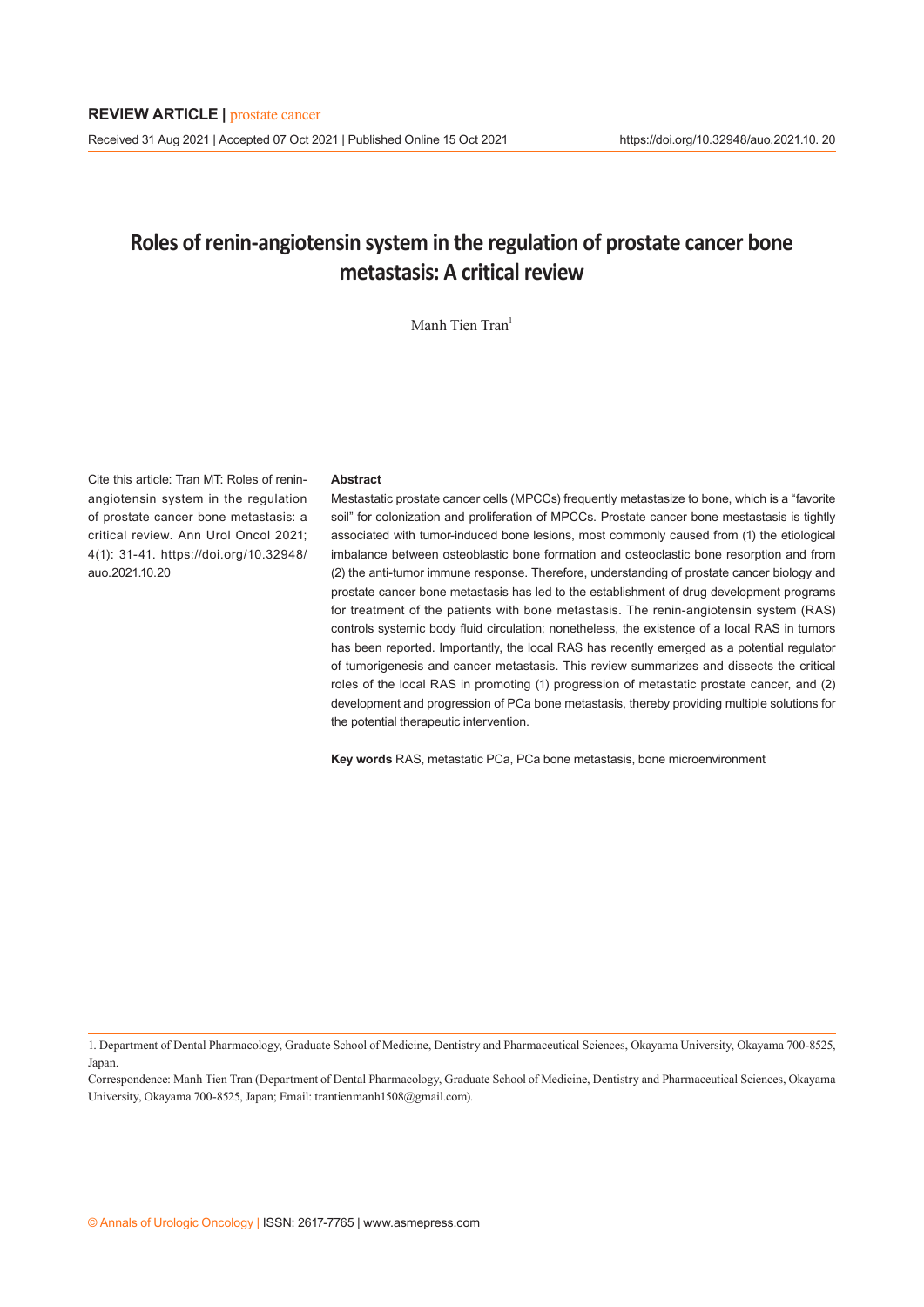## **Introduction**

The RAS plays a pivotal role in the regulation of aterial blood pressure, volume and electrolyte balance and cardiovascular and renal structure and function [1]; moreover, it exerts its multiple biological effects on the regulation of tissue repair and remodeling, cognitive and autonomic functions, embryonic development and reproduction in other organs. Mechanistically, the cleavage of the single obligate precursor angiotensinogen (AGT), which is synthesized and released from the liver, to the inactive decapeptide angiotensin I (Ang I) is triggered by renin, a highly selective protease that is secreted from the juxtaglomerular cells of the renal afferent artieroles [2], following numerous physiological stimuli such as, for instance, reduction of (1) the arterial blood pressure, (2) the sodium reabsorption in the distal tubule, (3) the blood volume, and/or stimulation of β1-adrenoreceptors [3]. Ang I is then cleaved by the angiotensin-converting enzyme (ACE), which are expressed on the luminal site of endothelial cells in the lungs [4], and ACE2 to produce Ang II and Ang1-7, respectively [5]. Ang II can be further processed by aminopeptidases A and N to generate Ang III and AngIV (Ang3-8) [6]. The binding of angiotensin peptides with type 1 receptor (AT1R) triggers the signaling transductions through both G protein-coupled and G protein-uncoupled mechanisms [7]. By coupling to Gαq/11 (calcium mobilization), AT1R is activated to engage the other heterotrimeric G proteins, comprising Gi/o, G12/13 and Gs, and classes of G proteins (Rho, Ras and Rac) [8]. Following the phosphorylation of AT1R, AT1R to bind to arrestins, which rapidly desensitizes protease-activated receptor-1 (PAR1) [9]. Besides, arrestins serve as the trafficking proteins recruiting various signaling molecules to the endosomal receptors, thereby dictating the alternative, compartmentalized signaling modalities.

 Additionally, the activated AT1R could also be associated with the soluble and receptor tyrosine kinases (RTKs), the mitogenactivated protein kinases (MAPKs) such as extracellular-regulated kinases (ERK1/2, p38 MAPK and Jun N-terminal kinase) [10, 11], the JAK-STAT pathway [12]. Moreover, it also mediates the generation of reactive oxygen species (ROS) [13] and the modulation of various ion channels [14-16]. The mechanisms underlying the AT1R-triggered regulation of tyrosine kinaserelated pathways are thought to initiate from (1) the de novo synthesis of cytokine and growth factor ligands, and/or (2) the binding of the AT1R with the upstream activators and scaffolds [17], (3) and/or the transactivation of growth factor receptors such as the epidermal growth factor receptor (EGFR) [18]. EGFR transactivation involves the capacity of GPCRs to activate metalloproteinases (MMPs) that cleave cell surface precursors of the EGF ligands, yielding the shed mature ligand that subsequently binds and activates the EGFR to pioneer various cellular signals [19], which are crucial for Ang II/AT1R-mediated hypertrophy and/ or proliferation of cardiac, vascular and renal cells. The signaling pathways regulated by the other RAS receptors (AT2R, MASR, IRAP, renin receptor, ACE and ACE2) are poorly understood. However, several of the published reports have elucidated that AT1R, AT2R, MASR [20] and other members of GPCR family [21] could form dimerization, which declined the efficacy and the potency of ligand binding; however, the physiogical effects of the dimerization of these receptors to the normal and disease states have been controversial. As the RAS plays a central role in (1) the elevation of blood pressure, (2) the maintainance of fluid homeostasis, the dysregulation of RAS has been tightly linked to hypertension and cardiovascular diseases.

 Bone is a metaboligcally active tissue continuously remodeled throughout life. Bone remodeling is a process in which the old/ damaged bone is removed and replaced with newly synthesized bone to maintain bone strength and mineral homeostasis [22].

Bone homeostasis is tightly controlled by (1) osteoblasts (OBs), which are responsible for synthesizing bone matrix proteins and promoting bone deposition and mineralization, and (2) osteoclasts (OCs), which are responsible for removing both the mineral and the organic matrix of bone [23]. Mechanical forces, proinflammatory cytokines, growth factors and hormones trigger an imbalance between osteoblastic and osteoclastic activities, which are one of the major causes of the bone-related diseases [24] such as postmenopausal osteoporosis, hyperparathyroidism, rheumatoid arthritis and osteopetrosis. In addition to the lungs and liver, bone is one of the most frequent sites of metastases. Prostate and breast cancers are responsible for the majority of bone metastases [25]. Patients with bone metastasis experience a very miserable quality of life as a consequence of severe pain, spinal cord compression, fractures, bone marrow aplasia and hypercalcermia, the latter being a principal cause of death. In fact, hypercalcemia can induce gastrointestinal dysfunctions, as well as constipation, polyuria and fatigue. In the advanced stage, it is the major cause of renal failure and cardiac arrhythmias. All these symptoms are usually classified as skeletal-related events (SREs) [26].

 PCa arising in the prostate gland is the most common type of malignancy that has an tendency to develop in older men, aged 50 and over [27]. When PCa cells metastasize, they most frequently spreads to bone. Advanced-stage PCa is characterized by tropism to bone with skeletal involvement present in approximately 90% of patients with metastatic disease. Metastatic PCa is characterized by a period of responsiveness to castration, and metastatic, castration-resistant prostate cancer (mCRPC) frequently leads to skeletal complications such as ineffective haematopoiesis, pain and skeletal related events (SREs) [28]. The term SRE is used to encompass common complications of bone metastases such as pathologic fracture secondary to a bone metastasis, spinal cord compression or the need for surgery or radiotherapy to bone [28]. Recent studies have shown several components of the RAS (renin, ACE, and Ang II receptors) were expressed in the bone marrow microenvironment, and play an important role in bone metabolism [29, 30]. Besides, the local bone RAS might participate in regulating the pathogenesis and progression of some metabolic bone diseases via two distinctive ways: (1) an imbalance in bone remodeling, characterized by the inhibition of osteoblastic activity, or (2) the stimulation of osteoclastic activity [31, 32]. Additionally, accumulating clues obtained from in vitro, animal and clinical studies, have substantiated a frequent dysregulation of RAS in metastatic tumor cells, in correlation with poor diagnosis in patients. Antagonism/blockade of the RAS by the specific antagonists/blockers suppress tumor growth, angiogenesis and metastasis in a broad range of experimental models of malignancy, and retrospective studies in humans, providing clues that a longterm use of angiotensin-converting enzyme (ACE) inhibitors may protect against cancer. In this article, I review and summarize the current knowledge on the specific roles of the RAS (1) in regulating the metastatic PCa progression in the primary (prostate) gland, and (2) in maintaining the functional interactions amongst the metastatic PCa cells, bone cells and immune cells.

#### **Local prostate RAS in the regulation of metastatic PCa**

PCa is the majority of malignancies arising from the peripheral portion of the gland surrounding the prostatic urethra just below the bladder [33]. Two disorders commonly affecting the prostate are (1) non-cancerous enlargement of the prostate, known as the benign prostatic hyperplasia (BPH), and (2) Pca. The initial feature of PCa bone metastasis is that PCa cells not only shed many of their epithelial characteristics, also known as mesenchymalepithelial transition (EMT), but crucially acquire the metastatic capacities such as motility and invasiveness, to detact from the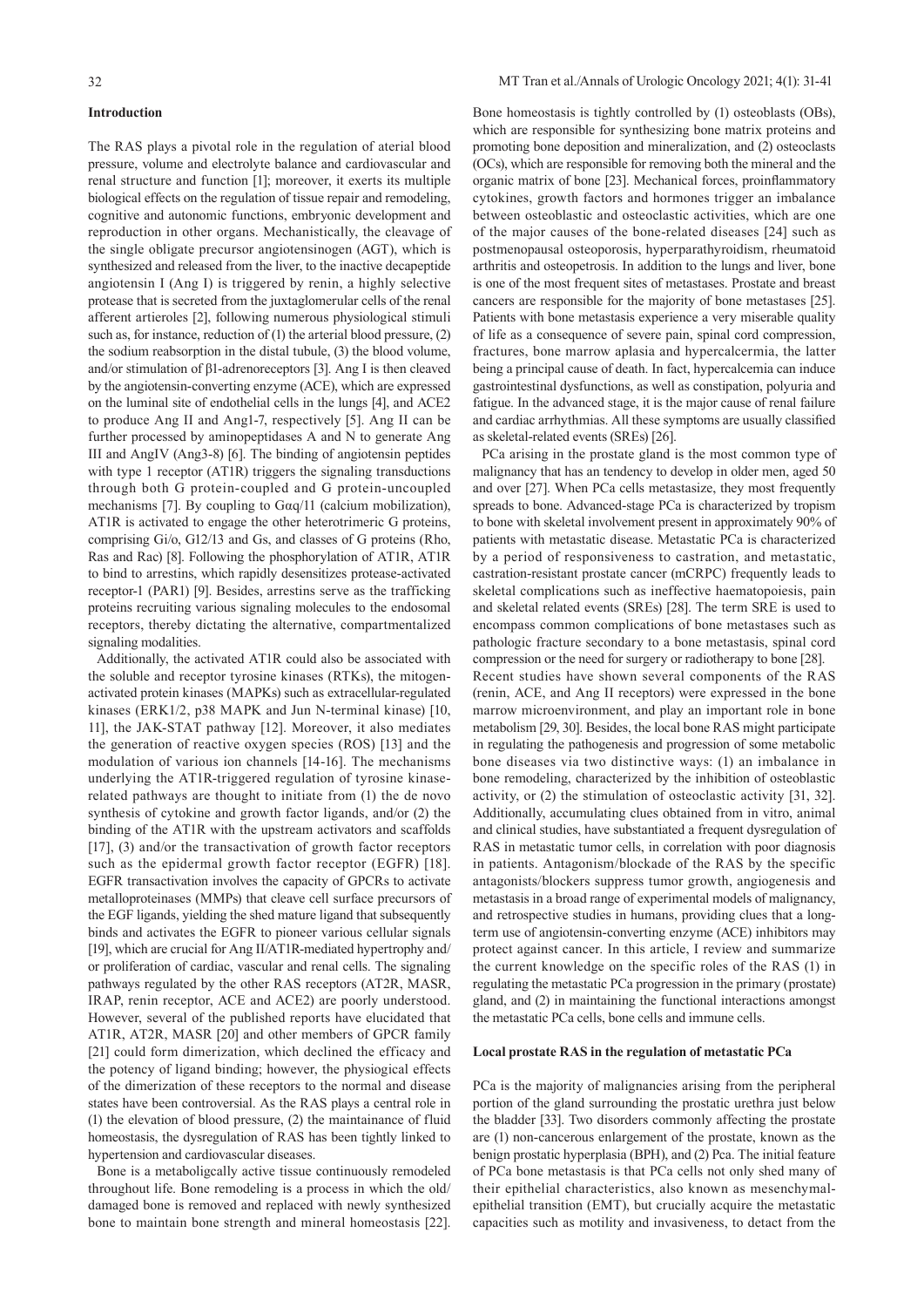

**Figure 1. The possible mechanism underlying the RAS-mediated regulation of PCa bone metastasis. Ang II that is produced locally by the vascular endothelial binds to osteoblastic AT1R and AT2R, subsequently promoting OBs to the Cbfa1/Runx2-mediated secretion of the soluble RANKL into bone milieu. The OB-induced secretion of soluble RANKL binds and stimulates OC differentiation, thereby enhancing boneresorbing activity of active OCs via the secretion of the specific enzymes (TRAP, CTSK and MMP9) into the bone matrix. Ca2+ ions and TFGβ, the bone elements, released from the OC-induced bone resorption, bind to CaRs and TFGβRs abundantly present in OBs, OCs and PCa cells, promoting the OB and OC differentiation and PCa bone metastasis. Several of the crucial factors, PTHrP, vitamin D, Jagged1, TFGβ, TNFα, etc., secreted by PCa cells, in turn, accelerate OB and OC differentiation. In addition, the active OC-secreted vesicular RANK further enhanced OB differentiation and then bone resorption.** 

prostate epithelium.

 Many published reports have proven that a cancer incidence rate has been significantly reduced in cancer patients undergoing a long-term treatment with RAS-specific inhibitors. Perindopriltriggered blockade of ACE activity suppressed the VEGFmediated tumor development and neovascularization in murine hepatocellular carcinoma cells [34]. Besides, Mamoru Fujita et al, found that blockade of ACE activity by a non-peptide AT1R antagonist (TCV-16) resulted in the (1) alleviation of the tumor angiogenesis and tumor growth in mice subcutaneously injected with sarcoma and fibrosarcoma cell lines [35], and (2) the impairment of the metastatic ability of Lewis lung carcinoma (3LL) cells, injected intravenously [35]. In addition, olmesartan-induced blockade of ACE and AT1R activities suppressed the growth of subcutaneous tumors generated by the co-injection of pancreatic cancer cells with pancreatic stellate cells (PSCs) [36] whereas losartan-induced blockade of AT1R activity inhibited angiogenesis and tumor growth in mice subcutaneously injected with C6 rat glioma [37], which is the most frequent brain tumor [38]. Moreover, directly acting on AT1R, Ang II was demonstrated to be crucial for promoting (1) the invasive ability and VEGF seceretion in SKOV-3 ovarian cancer cells [39], (2) promote the expression of MMP2 and MMP9 in MKN-28 cells. However, the stimulatory effects of Ang II on microvessel and VEGF expression could be abrogated by AT1R antagonist [40, 41]. Additionally, Ang (1-7) has an anti-metastatic action on lung adenocarcinoma cells [42, 43].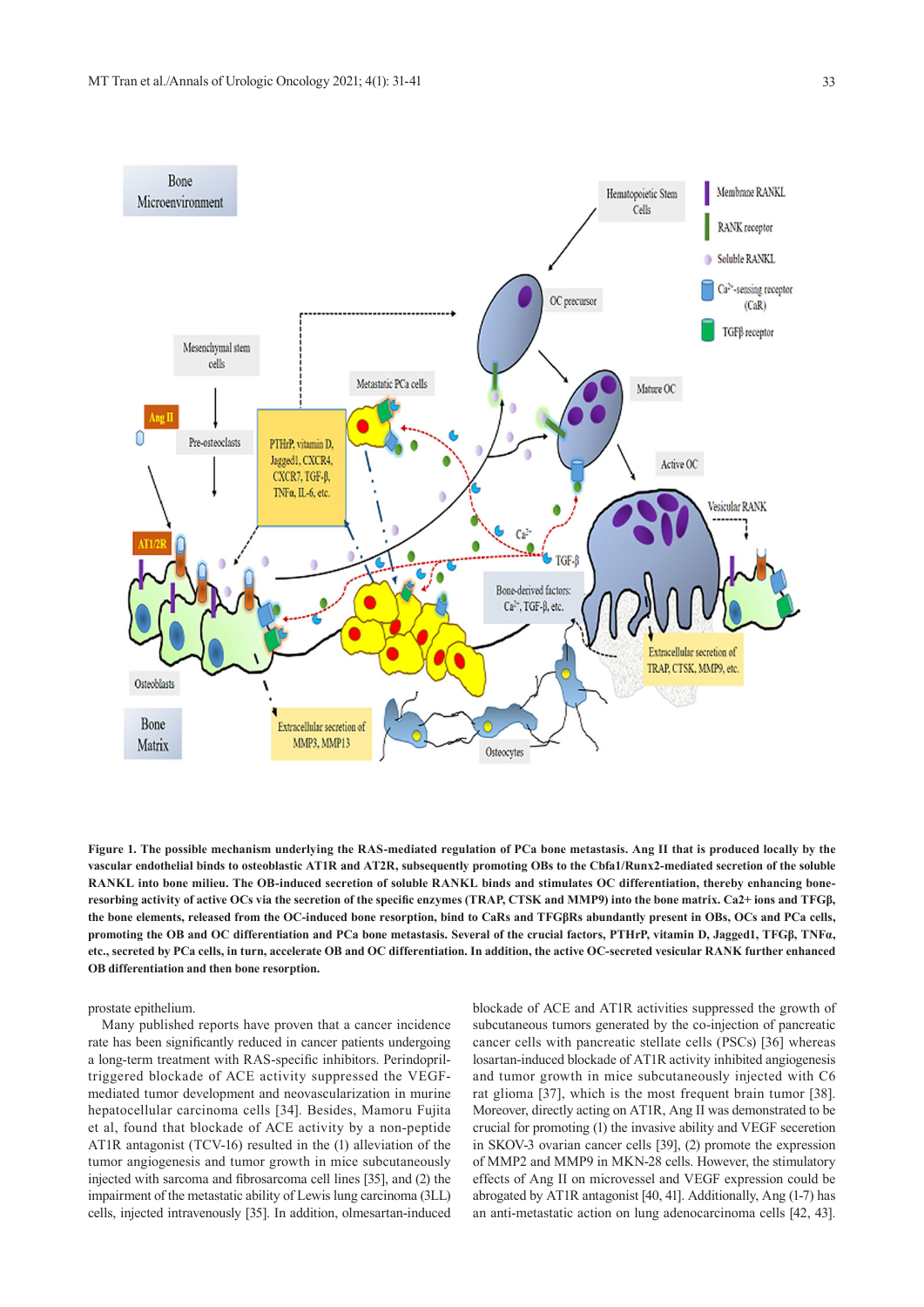| Ang $II/AT_1R$ and $AT_2R$ recep-<br>tor antagonists/blockers | <b>Specific targets</b> | <b>PCa cell lines</b>                                   | <b>Pharmacological effects</b>                                                                                                                                                                                                                                                                                                                                        |
|---------------------------------------------------------------|-------------------------|---------------------------------------------------------|-----------------------------------------------------------------------------------------------------------------------------------------------------------------------------------------------------------------------------------------------------------------------------------------------------------------------------------------------------------------------|
| Candesartan                                                   | $AT_1R$ antagonist      | PC3, Du145, LNCaP                                       | Inhibition of (1) cell growth and proliferation<br>of PCa cells, following stimulation with either<br>EGF or Ang II via the mechanism underlying<br>the reduction of MAPK or STAT3 phosphor-<br>ylation [58]. Alleviation of tumor angiogen-<br>esis in athymic nude mice [58]. Inhibition of<br>growth of metastatic PC3 cell line [53].                             |
| Fimasartan, Losartan, Eprosar-<br>tan and Valsartan           | $AT2R$ blockers         | PC3, DU-145 and LN-<br>$Cap-LN3$                        | Reduction of PCa cell viability [59]. Induction<br>of autophagy-induced cell death in PC3 cell<br>line [59]. Fimasartan-induced inhibition of the<br>migratory capacity of DU-145 and PC-3 cell<br>lines [59]. Losartan-induced suppression of the<br>growth and the proliferation of DU-145 cell<br>line, via abolishing the Ang-II-induced PAX2<br>expression [60]. |
| Captopril                                                     | <b>ACE</b> blocker      | Male patients aged 50-79<br>years old (clinical trials) | Showed a lower risk of developing and pro-<br>gressing $PCa$ [61].                                                                                                                                                                                                                                                                                                    |
| Telmisartan                                                   |                         | PC3, DU-145 and LNCaP                                   | Growth inhibition of PCa cells [62]. Induction<br>of early apoptisis in PCa cells [62]. Suppres-<br>sion of PCa cell growth via inhibiting the Ang<br>II-stimulated MAPK phosphorylation in LN-<br>CaP cell line [63].                                                                                                                                                |

Table 1: The summary of the effects of the Ang II/AT<sub>1</sub>R and AT<sub>2</sub>R receptor antagonists/blockers in PCa cells.

Ultimately, AT2R overpexression triggered (1) the cell cycle arrest at S phase, and (2) apoptosis via an extrinsic cell death signaling pathway in a manner dependent upon the activation of p38 MAPK, caspase-8 and caspase-3 in the PCa cell line, Du145 [44]. Besides, Ang II abundantly expressing in non-basal epithelial cells in prostate, directly stimulated the growth of prostate cancer cell lines, LNCaP and Du145, via AT1Rs [45]. Ang II-mediated AT2R stimulation diminished EGF-induced ERK2 phosphorylation in both LNCaP and PC3 cell lines. ERK2 activation is regulated by two independent pathways comprising (1) Ras/Raf-dependent pathway involving transactivation of the EGFRs mediated by heparin binding epidermal growth factor (EGF)-like growth factor (HB-EGF) [46], and (2) mediated by a PKC-dependent pathway [47]. The intracellular mechanisms of how AT2R could inhibit ERK2 phosphoryation is poorly understood; however, katarina Bedecs et al. once reported an important role of Ang II in rapidly activating the protein tyrosine phosphatase-1 (SHP-1), thereby terminating the cytokine and/or growth-factor receptor-mediated signaling pathways in the neuroblastoma cell line, N1E-115 and the the Chinese hamster ovary cell line expressing recombinant human AT2R [48]. Of greater potential significance, Ang II played a pivotal role in regulating the cell proliferation in LNCaP cells expressing both functional AT1R and AT2R whereas it served as an negative regulator of cell growth in PC3 cells expressing non-functional AT1R, evidently indicating that the autocrine of Ang II on cell growth can vary dependently upon the functional state of both AT1R and AT2R [45]. Also, Ang II could act on the regulation of the signaling transducers such as MAPK and STAT3. Toshiaki Ishizuka et al. revealed (1) that stimulation of mouse induced pluripotent stem (iPS) cells with AT1R enhanced LIFinduced DNA synthesis via mediating the JAK/STAT3 signaling pathway, and (2) that AT1R stimulation enhanced mouse iPS cell differentiation into the mesodermal progenitor cells via p38 MAPK activation [49]. Intriguingly, Kotha et al. had reported that resveratrol induced apoptosis in human PCa (Du145) cells by blocking STAT3 signaling pathway [50] before Mee-huyn lee et al. revealed the suppressive effects of resveratrol on IL-6-induced androgen receptor (AR) transcriptional activity in LNCaP PCa cells partly via the inhibition of STAT3 reporter gene activity [51]. In addition, the elevated levels of EGF factor and its specific receptor, EGFR, were confirmed in PCa cells as well as the clinical specimens, suggesting that EGFR might have involved in the regulation of the prostate cancer progression. For instance, caveolin-1 (Cav-1), overexpressed in PCa and involved in the development and the progression of PCa, was involved in the regulation of the cellular signaling proteins within caveolae where it interacts with the receptor tyrosine kinases (RTKs), serine/ threonine kinases (STKs), phospholipases (PLs), G protein-coupled receptors (GPCRs), Src family kinases (SFKs), and AT1Rs. Cav-1 expression was increased, following Ang II treatment; nonetheless, candesartan (AT1R blocker)-induced blockade of AT1R strongly reduced the Cav-1 expression, subsequently inhibiting the growth of the AngII-treated metastatic prostate adenocarcinoma PC3 and Du145 cells [52, 53]. Although the IP3K/Akt pathway is the primary inducer of EMT, the Wnt/β-catenin, Notch, Ras, integrinlinked kinase, and integrin signaling pathway are also involved [54-57]. Collectively, AT1-R and/or AT2-R blockers can be used as the potent inhibitors of MAPK, STAT3, IP3K/Akt pathways, thereby alleviating the PCa progression; accordingly, these blockers would be the potent anticancer drugs for treating patients with PCa (table 1).

**Local bone RAS and metastatic PCa bone metastasis**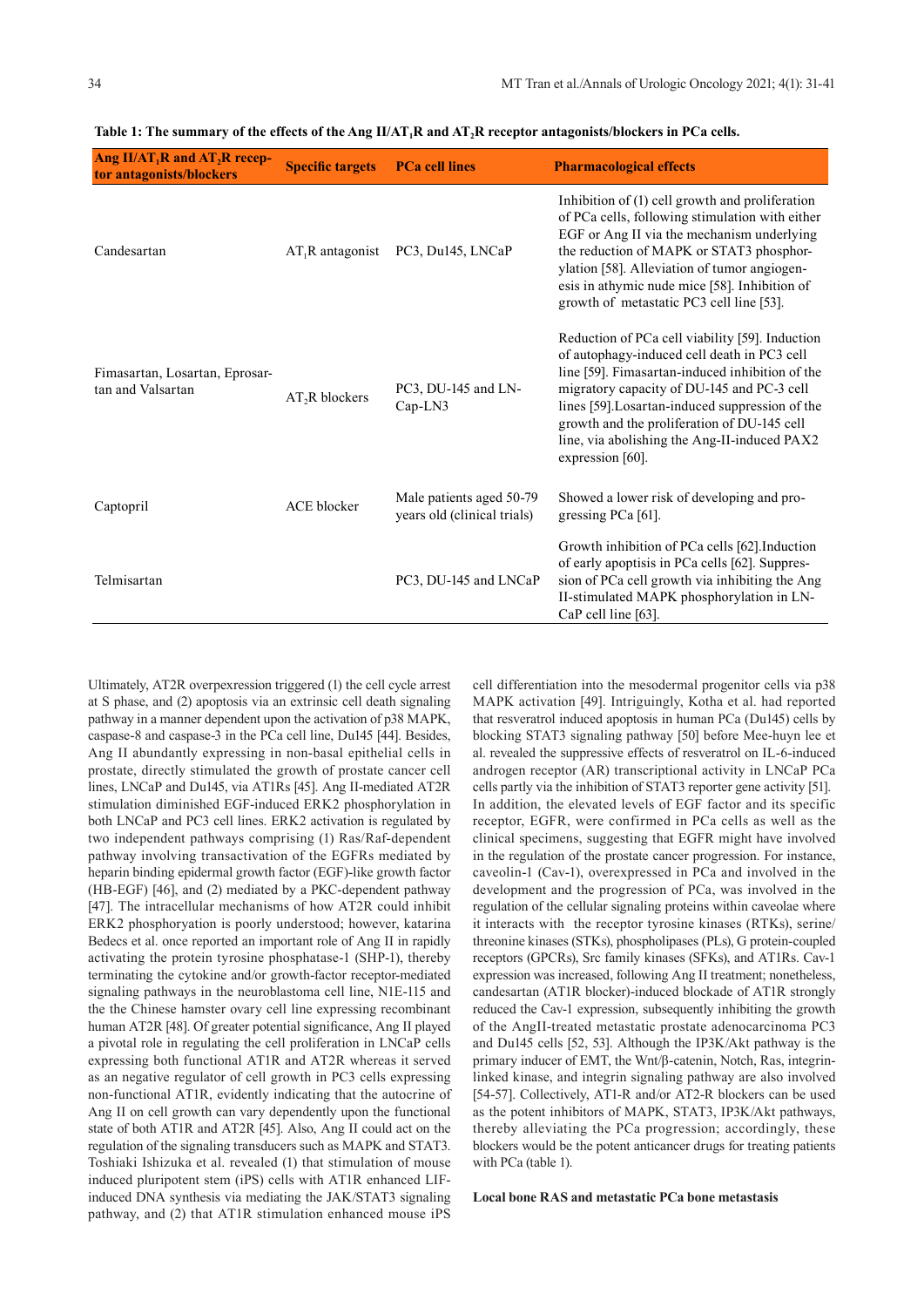#### *1. Functional Interplay amongst metastatic PCa cells and bone cells*

Osteoblastic bone formation is mediated by synthesizing the extracellular matrix (ECM) mostly including the dense lammelar type I collagen [58]. ECM, known as the osteoid, is sequentially deposited and mineralized via the accumulation of calcium phosphate as hydroxyapatite [59]. Multiple transcription factors such as RUNX2 and OSX and major developmental signals such as WNT signaling are reported to regulate OB differentiation and function [60]. Reversely, bone resorption is regulated by OCs, the large, multinucleated cells formed by the fusion of precursors from the monocyte-derived macrophage lineage. Functionally, OCs can dissolve minerals and digest bone matrix by secreting hydrochloric acid and proteolytic enzymes [61]. Similar to OBs, multiple factors are identified to regulate OC differentiation, function and survival, consisting of macrophage colony-stimulating factor (M-CSF), receptor activator of nuclear factor κB ligand (RANKL), cytokines (for example, IL-1) and αVβ3 integrin [62]. RANKL, a transmembrane protein, is expressed by OBs, stromal cells, cancer cells and T lymphocytes. The proteolytic cleavage of RANKL generates its soluble form, subsequently binding and activating its RANK receptors that are abundantly expressed on cell surface of the osteoclast precursors [63]. In contrast, osteoprotegerin (OPG), also known as tumor necrosis factor receptor (TNFR) superfamily member 11B secreted by OBs [64], functions as a decoy receptor for RANKL, abolishes RANK-RANKL signaling. RANK-RANKL-OPG signaling is of critical importance to the maintenance of normal bone.

 RAS plays an important role in bone metabolism, especially osteoporosis, a bone disease characterized by losses of bone mineral density and bone mass [65]. Previous studies have shown the expression of renin in bone marrow cells, and ACE in OBs and OCs [66]. In bone tissue, Ang II produced locally by the vascular endothelial cells exerts its action by binding to AT1R and AT2R, both of which are expressed in OBs. Etiologically, it was revealed that Ang II could stimulate the differentiation and the activity of OCs in vivo and in vitro and aggravate the loss of bone minerals in rats with osteoporosis induced by estrogen deficiency; furthermore, the AT1R knockout mice showed high bone mass. For instance, sasa Gu et al. reported that the local bone RAS was involved in agerelated osteoporosis of aging mice [30], bone deteriorations of mice with either obstructive nephropathy [67] or type 1 diabetes [68], indicating that the local bone RAS displays a pivotal role in the regulation of bone tissue homeostasis. Particularly, the interaction of Ang II with AT1R might be involved in the regulation of the OB-rich populations of cells through AT1R [32, 69]. Besides, both in vitro and in vivo studies have elucidated that Ang II was responsible for OC activation via promoting the OB-induced secretion of cytokines and/or RANK ligands [70]. The Ang IImediated secretion of the matrix metalloproteinase (MMP)-3 and -13 via the AT1 receptor into the ECM in osteoblastic ROS17/2.8 cells accelerated bone resorption [71]. Notably, Ang II neither affected OC-induced bone resorption in the isolated OCs nor potentiate the RANKL-induced OC formation; however, it could stimulate RANKL-induced osteoclastogenesis in the OB and OC co-cultures [31, 72]. Moreover, Ang II-triggered activation of AT1R markedly inhibited OB differentiation and mineralization and alleviated the mineralized nodule formation of rat calvarial osteoblastic cells [31, 73].

 PCa bone metastasis is commonly associated with osteoblastic lesions, generally arising from an imbalance between bone forming OBs and bone-resorbing OCs in prostate cancer. While bone mestastasis from breast and lung cancers frequently induce osteolytic or the bone-lysing lesions, PCa bone metastasis uniquely triggers bone formation, suggesting OBs enables PCa cells to metastasize to bone. More detailed, PCa bone metastasis is thought to originate from the functional interactions between MPCCs and the bone microenvironment, in general, bone cells, in particular. For instance, Li et al. showed that OBs promoted the growth of PCa cells in a co-culture model (androgen-independent C4-2 PCa cells and osteoblastic cells) [74]; besides, Gleave el al. demonstrated that co-inoculation of the athymic mice with human PCa cells (LNCaP) and with the human bone fibroblasts promoted the formation of LNCaP cell-derived tumor [75]. Later, Sung et al. reported that co-cultrure of human bone stromal cells with human PCa cells under 3D cultured condition enhanced tumor xenografts in mice [76]. Besides, hydrochloride-triggered blockade of bone morphogenetic protein 4 (BMP-4) receptor activation in OBs diminished the growth of PCa-18b tumors in mice [77], clarifying that BMP4-mediated osteoclastogenesis promotes the development and the progression of PCa bone metastasis in mice. Co-culturing human bone stromal cells with PCa cells in vitro, triggered the elevation of expression levels of ECM (versican and tenascin) and chemokines (BDFN, CCL5, CXCL5 and CXCL16) genes [76]; furthermore, using the bone metastasis exnograft models of human osteoinductive PCa cells (VCaP and C4-2B) to generate the osteoblastic bone metastasis-associated stromal transcriptiome (OB-MDST), Berna C. O¨ zdemir et al. identified the up-regulation of PTN, EPHA3 and FSCN1 in mouse stromal cells [78]. However, how these stromal secreted factors provide a support for PCa bone metastasis needs to be further investigated.

 OC activation has been associated with the development of PCa bone metastasis [79, 80]. Critically, it is worthy noting that OC differentiation might be originated from the Cbfa1/Runx2 induced secretion of RANKL, following Ang II-mediated OB activation. Cbfa1/Runx2 is an essential transcription factor for the differentiation of OBs from the mesenchymal precursors [81]. Ang II increased the [cAMP]i either through interacting with AT1R in cultured OBs [31] or through facilitating the interaction between activated Gs and adenylyl cyclase (AC) in cultured rat vascular smooth muscle cells [82]. Elevation of [cAMP]i results in the activation of the downstream signaling cascades, which enhance the RANKL secretion as well as down-regulate the transcriptional function of Cbfa1/Runx2, leading to the alleviation of OB activation and bone formation [70, 83]. Mature OCs subsequently adhere to the bone surface through αvβ3 integrin, form ruffled borders, and secrete acid to solubilize calcium phosphate crystals as well as secret the collagenases and proteinases such as tartrateresistant acid phosphatase (TRAP), matrix metallopeptidase 9 (MMP9), and cathepsin K (CTSK) that demineralize and degrade extracellular proteins such as type I collagen. The release of bone resorption-derived Ca2+ ions triggers activation of Ca2+-sensing receptor (CaR), a G protein-coupled receptors (GPCRs), on PM of OBs [84], OCs [85] and especially MPCCs [86, 87], subsequently stimulating the secretion of parathyroid hormone-related protein (PTHrP) from MPCCs (PC-3 cell line) [86, 87]. PTHrP secreted by PCa cells could then activate OCs and potentially contribute towards the skeletal invasiveness, bone pain, and/or pathological fractures. Additionally, the transforming growth factor beta, TGFβ, a bone resorption-derived factor and a key mediator of bone metastasis, stimulates PTHrP expression in OBs [88] and tumor cells [89], thereby promoting osteolysis. Specifically, TGFβ-mediated signaling pathway activating a couple of vital intracellular cascades such as MAPK, PI3K/Akt, and Rho-like GTPase signaling cascades, critically acts as a driver of tumor progression and bone metastasis. Besides, bone marrow produces the factors, such as CXCL12, with a chemotactic role on cancer cells, which, on the other hand, express the chemokine receptors, CXCR4 and CXCR7 [90], thereby facilitating the establishment of "fertile soil" that promotes the tumor cells to adhere to bone matrix and thrive in bone. Moreover, cancer cells, in turn, secrete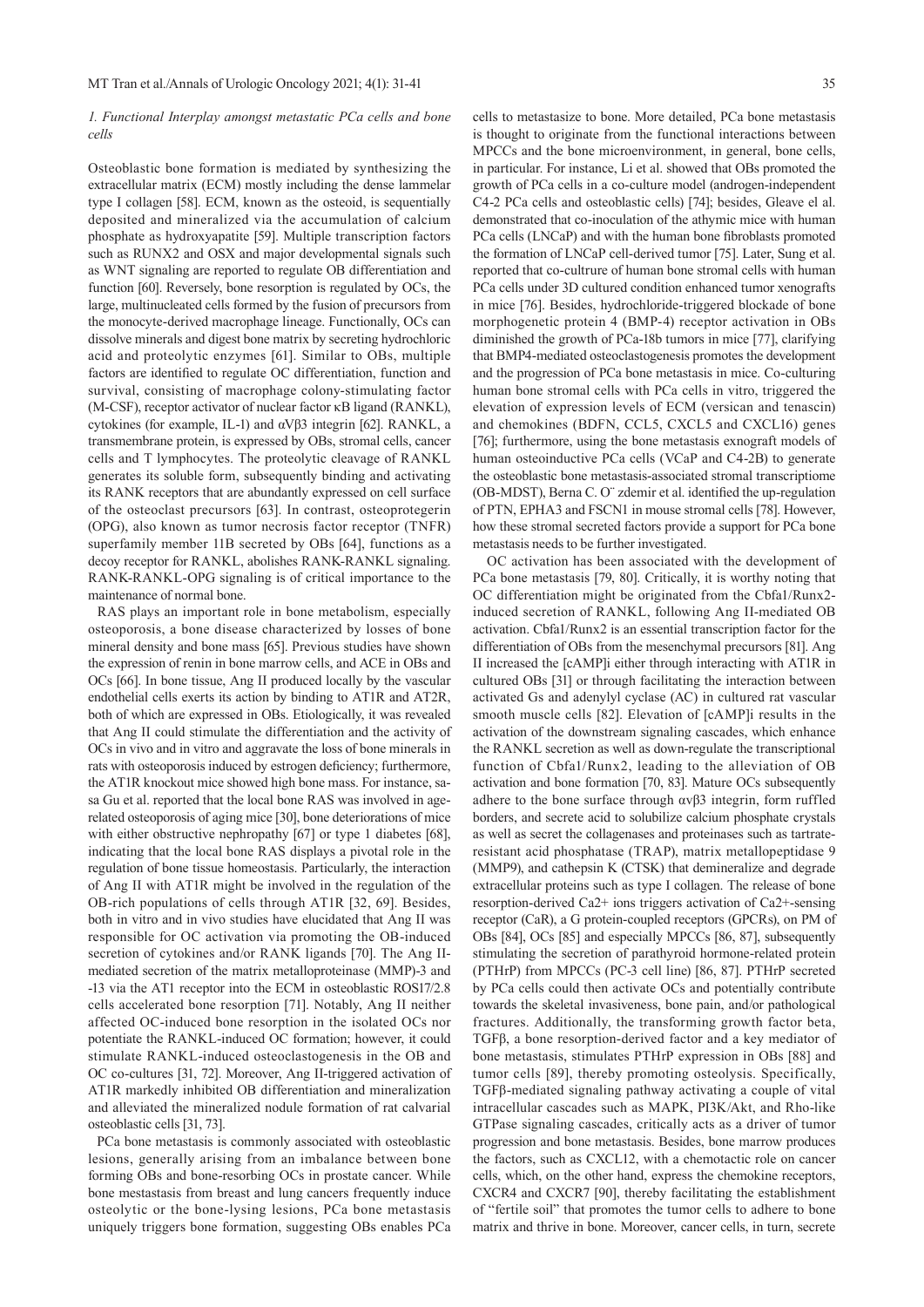prostaglandins, parathyroid hormone (PTH), PTHrP, activated vitamin D, IL-6 and TNF that may lead to an elevation of RANKL expression on OBs and bone marrow stromal cells, resultantly stimulating the formation, survival and activity of OCs, thereby promoting osteolytic metastases. Notch-Jagged interactions in the bone marrow suggest direct activation of osteolysis by cancer cells through this unique interaction. In particular, Jagged1, which is a downstream mediator of the prometastatic TGFβ, promotes tumor growth through stimulating IL-6 production from OBs, and directly it activates OC differentiation (Figure 1). Moreover, Jagged1 is overexpressed by the mestastatic PCa cells with bone metastasis [91], whereas its Notch receptor is frequently expressed by progenitors and mature cells in the bone marrow [92]. Interestingly, metastatic PCa cells respond to growth factor stimulation via the activation of various osteoblastic transcription factors. This would suggest that bone lesions may also occur through the differentiation of the cancer cells towards an osteoblastic bone-forming phenotype, which is a phenomenon that has been observed in PCa bone metastasis.

# *2. Functional interplay amongst metastatic PCa cells and immune cells*

Bone, immune and hematopoietic systems are tightly linked since bone cells and hematopoietic cells are in deep physical contact, are reciprocally regulated, are interconnected in their function, and share several common pathways. Indeed, bone cells express surface molecules regulating the expansion of hematopoietic stem cells (HSCs) from which all cells of the mammalian immune system derive, whereas many immunoregulatory cytokines directly act on bone cells. OBs and OCs both affect the maintenance and the mobilization of HSCs [93]. OBs control the proliferation of hematopoietic progenitors and the differentiation of all stages of B cell development. Indeed, in vitro production of B cell precursors from progenitors required contact with OBs and expression of CXCL12 and IL-7, which was induced by PTH [94]. Besides, OC precursors, T, B and NK cells are derived from the HSCs; accordingly, some of the receptors and ligands participating in regulating the immune processes also modulate the maturation of OC precursors and the bone-resorbing activity of active OCs. RANKL, its receptor RANK, and OPG form a crucial molecular link between the immune system and bone [95]. The membrane RANKL is expressed by stromal cells, OBs and metatastic PCa cells [96, 97]. The soluble RANKL was produced not only by the synovial fibroblasts, T helper 17 (Th17) cells [98, 99], but it is also expressed by B cells and PCa cells while RANK receptors are expressed by dendritic cells (DCs), monocytes, macrophages and PCa cells [100, 101]. Th17 cell- secreted RANKL directly regulates osteoclastogenesis and bone remodeling. Besides, the vesicular RANK secreted from OCs promotes osteoblastogenesis by activating Runx2 via RANK-RANKL interaction [102]. Many immune factors such as interferon-γ (IFN-γ) regulating osteoclastogenesis directly by inhibiting OC maturation [103] or indirectly by activating T cells, followed by the elevation of proosteoclastogenic factors [104].

 Another important mediator of the interactions between T cells and bone cells is IL-7, a cytokine produced by stromal cells at the inflammatory sites, with different effects on hematopoietic and immunologic systems [105]. The main function of IL-7 is the control of B and T lymphopoiesis, but it significantly contributes towards the invasiveness of PCa cells by promoting EMT [106], and regulates bone homeostasis [107]. IL-7, produced by T cells, promotes osteoclastogenesis by upregulating T cell-derived cytokines, such as RANKL and TNFα [108]. However, OCs also plays a pivotal role in regulating the T cell function because it present the antigenic peptides to T cells and induce FoxP3

expression in CD8+ T cells [109], which regulate an inappropriate activation of the immune response. The interaction between T cells and OCs are tightly controlled by the reciprocal CD137/ CD137L and RANKL/RANK interactions [110]. CD137 (4-1BB), a costimulatory member of the TNF receptor family, facilitates enhanced proliferation, cytokine production, and cytolytic activity of T and NK cells [111]. Ligation of its ligand, CD137L, constitutively expressed in OC precursors, inhibited RANKLinduced OC formation [110]; on the other hand, ligation of RANKL with OPG-Fc, the decoy receptor for RANKL, inhibited both CD4+ and CD8+ T cell proliferation [110].

 T and NK cells are fully equipped with RAS components and are potentially capable of producing and delivering AngII to sites of inflammation. Ang II was shown to trigger significant leukocyte rolling, adhesion, and emigration, contributing not only to hypertension, but also to the onset and progression of the vascular damage associated with disease states [112]. Ang II, acting through the AT1R on immune cells, triggers the proliferation of splenic lymphocytes through a calcineurin-dependent pathway, which leads to the possibility of using RAS blockade as an anti-inflammatory and immunosuppressive therapy [113]. The stimulatory function of AngII on leukocyte proliferation seems to be mediated by both types of AngII receptors. The action of the RAS on T cells is mediated through several cytokines, particularly TNFα [114]. Inhibition of ACE diminished TNFα production in T cells [114]. Angiotensin receptor blockers (ARBs) have been shown to suppress lymphocyte proliferation and IFN-γ production, leading to the suppression of the antigen-specific Th1 and Th2 immune responses and suggesting another pathway for T cell activation [115]. In addition, Jon A Weidanz et al. reported that blockade of AT1R inhibited IFN-γ production in the cytotoxic T cells, suggesting that AT1R blockers may have a clinically relevant immunomodulatory role by blocking IFN-γ production in T cells [116].

 However, very little is known about the roles of the RAS in mediating the functional interactions between immune cells and the metastatic PCa cells in bone milieu. Therefore, more works would be needed to verify whether the RAS is involved in the regulation of PCa bone metastasis.

#### *3. RAS and mCRPC*

The mCRPC, originating from metastatic hormone sensitive PC (mHSPC), is the advanced form not responding to initial treatments such as surgery and hormone therapy while mHSPC still responds to standard hormone treatment that is known as androgen deprivation therapy (ADT). The mCRPC is poorly diagnostic, and commonly associated with significant morbidity, and bone metastases along with the related complications that represent the major cause of death. To date, the mainstay treatment methods applied to patients with mHSPC is mostly based on ADT in combination with docetaxel chemotherapy and oral antiandrogens lead to a significant reduction of the level of circulating testosterone to "castrate level", subsequently resulting in PCa cell apoptosis. However, PCa cells eventually become resistant to therapy with signs and/or symptoms of progression observable in most patients, in spite of good initial responses.

 The recent results of phase III randomized trials showed that blockade of the androgen receptor (AR) through either inhibiting androgen synthesis or directly targeting AR can improve survival for patients with mCRPC by the use of gonadotropin-releasing hormone (GnRH) agents (agonists or antagonists) or orchiectomy [117]. The oncogenic roles of the ARs and AR signalings essential for CRPC development has been intensively investigated in recent years. Prostate-specific antigen (PSA) gene expression is regulated by the AR pathway as the androgen response elements (AREs) are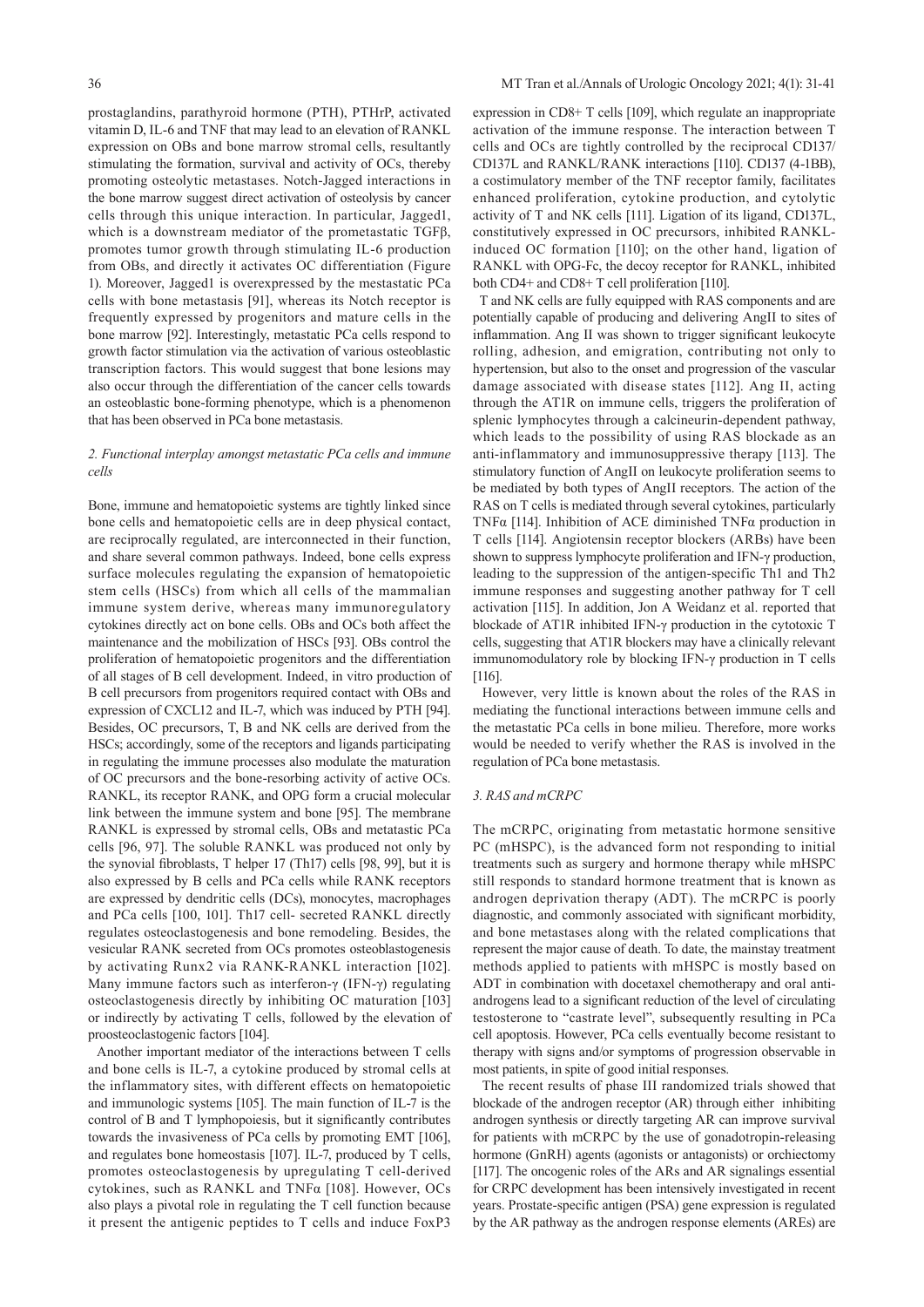found in the promoter region of the PSA gene. In HSPC, ablation of testicular androgens resulted in alleviating the serum PSA levels, suggesting that AR signaling pathways were down-regulated in a castrate environment [118]. Nevertheless, it was confirmed that PSA levels were increased during disease progression in most patients, suggesting that AR signaling pathways might have been reactivated in a castration-resistant manner. Consequently, more studies will be required to further understand the signaling transduction mechanisms underlying castration resistance, thereby facilitating the development and approval of novel AR-directed drugs such as, for instance, abiraterone acetate plus prednisone (AAP), enzalutamide and taxanes  $\Box$  [119]. The patients with mCRPC can be treated with docetaxel or AR-targeted therapies as first-line therapy [120]. However, Vincenza Conteduca et al. has reported that not only the circulating AR aberrations are associated with worse outcome on abiraterone/enzalutamide [121], but also plasma AR gain in docetaxel-treated patients was associated with significantly shorter overall survival (OS) [122]. More importantly, docetaxel can also be associated with toxic effects, comprising fatigue and myelosuppression, and many patients with CRPC are either not healthy sufficient to receive docetaxel or unwilling to receive docetaxel. Despite advances in the treatment of CRPC, patients ultimately progress; a need remains for effective and tolerable treatments, including those who are unsuitable for or decline docetaxel.

 Radium-223 dichloride (randium-223), a novel targeted α-emitter, selectively binds to areas of increased metabolic activity in bone metastases. In principle, it emits the high-energy  $\alpha$ -particles with ultra-short penetration (<100 μm; 2-10 cell diameters) so as to efficaciously generate cytotoxicity in target areas, whereas reducing the damages to surrounding normal tissue, comprising bone marrow [123]. The phase 3 ALSYMPCA (ALpharadin in SYMptomatic Prostate Cancer patients) trial of radium-223 plus best standard of care versus placebo plus best standard of care in patients with CRPC and symptomatic bone metastases was unique as it is applicable for both groups of patients (1) who had received previous docetaxel treatment and/or (2) who were unsuitable for or unwilling to receive docetaxin [123]. From these, it is suggested that the treatment with Radium-223, which was based on a randomized controlled trial, might be useful for the patients with mCRPC, and that it is probable AT1/2R blockade might not be the best option for such patients. Intriguingly, although Hiroji Uemura et al. reported that blocking AT2R triggered the inhibition of proliferation of PCa cells [124], there was no randomized controlled trials reported as consequence. Furthermore, an ecologic study confirmed that there was no significant increase in the overall or site-specific cancer risk from ARBs, based on 15 trials enrolling 138 769 individuals [125]. Altogether, it is proposed that the alternative mechanisms of action might have played a key role in affecting the cancer risk; more importantly, it might perhaps explain the inconclusive findings on cancer risk in many trials of RAS blockade [43] .

## **Conclusion**

Bone metastasis accounts for a high degree of morbidity and mortality in patients with metastatic PCa. In spite of the considerable progress that has been made in understanding the osteotropic features of PCa, a hude number of questions still remain. To date, it is evident that PCa cells hijack the bone microenvironment and alter physiological processes to favor their survival, proliferation and metastasis. Indirect and direct crosstalk among the necoplastic cells, OBs and OCs has emerged as a central point of the regulation of PCa progression.

 Accumulating clues has revealed the specific roles of the local RAS in regulating bone homeostasis and PCa bone metastasis;

nonetheless, its specific roles are sometimes controversial. As a consequence, more works are necessarily carried out to further understand the pathophysiological role of the local RAS in bone metastases and the mechanisms underlying the possible therapeutic and/or adverse effects of angiotensin-converting enzyme inhibitors (ACEIs) and ARBs observed in preclinical and, particularly, in clinical trials. Also, it is essential to identify the downstream signaling pathways that stimulate AT1R and AT2R in both the progression of metastatic PCa and PCa bone mestastasis. In summary, many published resports have confirmed a central role of the RAS in the development and the progession of PCa bone metastasis as elaborately outlined in this review article. Notably, ACEIs and ARBs are first-choice drugs used to treat the patients with the PCa bone metastasis, a large number of the crucial tasks that need to be clarified as follow: which is the most effective way to alleviate the local bone RAS? What is the role of the ACE2-Ang (1-7) pathway? For improving the current knowledge of the role of RAS in augmenting the PCa bone metastasis, more works would probably be prerequisite for further elucidating its functional roles in mediating the interplay of metastatic PCa cells and immune cells.

#### **Ethical policy**

Not applicable.

#### **Author contributions**

The author contributed solely to the work.

#### **Competing interests**

The author declares that there are no conflicts of interest.

#### **Funding**

Not applicable.

## **References**

- 1. Mirabito Colafella KM, Bovée DM, Danser AHJ: The reninangiotensin-aldosterone system and its therapeutic targets. Exp Eye Res 2019, 186: 107680.
- 2. Friis UG, Jensen BL, Sethi S, Andreasen D, Hansen PB, Skøtt O: Control of renin secretion from rat juxtaglomerular cells by cAMPspecific phosphodiesterases. Circ Res 2002, 90(9): 996-1003.
- 3. Ma TK, Kam KK, Yan BP, Lam YY: Renin-angiotensin-aldosterone system blockade for cardiovascular diseases: current status. Br J Pharmacol 2010, 160(6): 1273-1292.
- 4. Ryan JW, Ryan US, Schultz DR, Whitaker C, Chung A: Subcellular localization of pulmonary antiotensin-converting enzyme (kininase II). Biochem J 1975, 146(2): 497-499.
- 5. Serfozo P, Wysocki J, Gulua G, Schulze A, Ye M, Liu P, Jin J, Bader M, Myöhänen T, García-Horsman JA et al: Ang II (Angiotensin II) Conversion to Angiotensin-(1-7) in the Circulation Is POP (Prolyloligopeptidase)-Dependent and ACE2 (Angiotensin-Converting Enzyme 2)-Independent. Hypertension 2020, 75(1): 173- 182.
- 6. Wright JW, Mizutani S, Harding JW: Focus on Brain Angiotensin III and Aminopeptidase A in the Control of Hypertension. International journal of hypertension 2012, 2012: 124758-124758.
- 7. Saulière A, Bellot M, Paris H, Denis C, Finana F, Hansen JT, Altié MF, Seguelas MH, Pathak A, Hansen JL et al: Deciphering biasedagonism complexity reveals a new active AT1 receptor entity. Nat Chem Biol 2012, 8(7): 622-630.
- 8. Ohtsu H, Suzuki H, Nakashima H, Dhobale S, Frank GD, Motley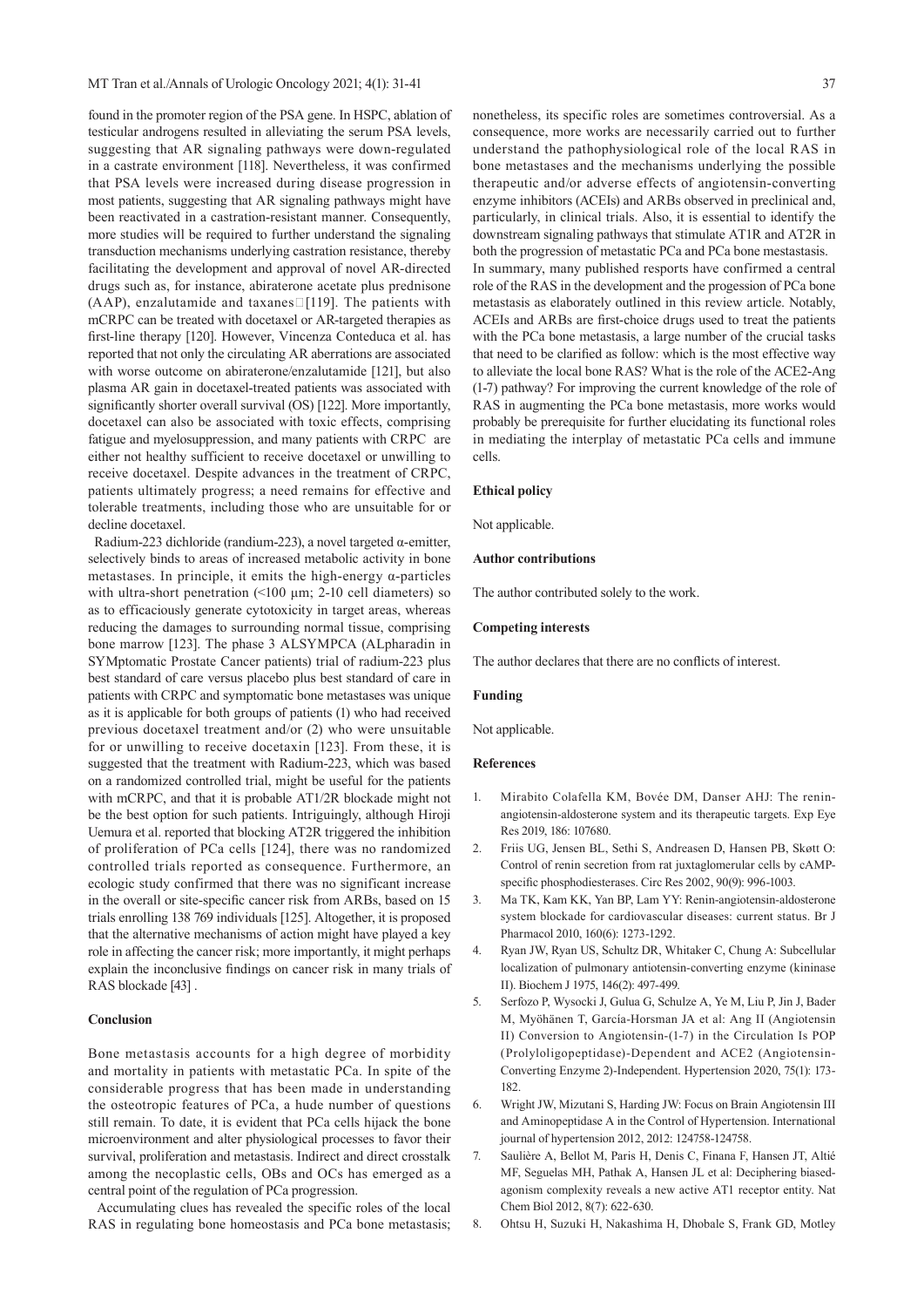ED, Eguchi S: Angiotensin II signal transduction through small GTP-binding proteins: mechanism and significance in vascular smooth muscle cells. Hypertension 2006, 48(4): 534-540.

- 9. Paing MM, Stutts AB, Kohout TA, Lefkowitz RJ, Trejo J: beta -Arrestins regulate protease-activated receptor-1 desensitization but not internalization or Down-regulation. J Biol Chem 2002, 277(2): 1292-1300.
- 10. Cao Y, Kumar S, Namkung Y, Gagnon L, Cho A, Laporte SA: Angiotensin II type 1 receptor variants alter endosomal receptor-βarrestin complex stability and MAPK activation. J Biol Chem 2020, 295(38):13169-13180.
- 11. Becker BN, Kondo S, Chen JK, Harris RC: Tyrosine kinase inhibition affects type 1 angiotensin II receptor internalization. J Recept Signal Transduct Res 1999, 19(6): 975-993.
- 12. He L, Du J, Chen Y, Liu C, Zhou M, Adhikari S, Rubin DT, Pekow J, Li YC: Renin-angiotensin system promotes colonic inflammation by inducing T(H)17 activation via JAK2/STAT pathway. Am J Physiol Gastrointest Liver Physiol 2019, 316(6): G774-g784.
- 13. Chao Y, Ye P, Zhu L, Kong X, Qu X, Zhang J, Luo J, Yang H, Chen S: Low shear stress induces endothelial reactive oxygen species via the AT1R/eNOS/NO pathway. J Cell Physiol 2018, 233(2): 1384- 1395.
- 14. Hermosilla T, Encina M, Morales D, Moreno C, Conejeros C, Alfaro-Valdés HM, Lagos-Meza F, Simon F, Altier C, Varela D: Prolonged AT(1)R activation induces Ca(V)1.2 channel internalization in rat cardiomyocytes. Scientific reports 2017, 7(1): 10131-10131.
- 15. Schleifenbaum J, Kassmann M, Szijártó IA, Hercule HC, Tano JY, Weinert S, Heidenreich M, Pathan AR, Anistan YM, Alenina N et al: Stretch-activation of angiotensin II type 1a receptors contributes to the myogenic response of mouse mesenteric and renal arteries. Circ Res 2014, 115(2): 263-272.
- 16. Zhou Y, Castonguay P, Sidhom EH, Clark AR, Dvela-Levitt M, Kim S, Sieber J, Wieder N, Jung JY, Andreeva S et al: A small-molecule inhibitor of TRPC5 ion channels suppresses progressive kidney disease in animal models. Science 2017, 358(6368): 1332-1336.
- 17. Yin G, Yan C, Berk BC: Angiotensin II signaling pathways mediated by tyrosine kinases. The International Journal of Biochemistry & Cell Biology 2003, 35(6): 780-783.
- 18. O'Brien SL, Johnstone EKM, Devost D, Conroy J, Reichelt ME, Purdue BW, Ayoub MA, Kawai T, Inoue A, Eguchi S et al: BRETbased assay to monitor EGFR transactivation by the AT(1)R reveals G(q/11) protein-independent activation and AT(1)R-EGFR complexes. Biochem Pharmacol 2018, 158: 232-242.
- 19. Roelle S, Grosse R, Aigner A, Krell HW, Czubayko F, Gudermann T: Matrix metalloproteinases 2 and 9 mediate epidermal growth factor receptor transactivation by gonadotropin-releasing hormone. J Biol Chem 2003, 278(47): 47307-47318.
- 20. Rivas-Santisteban R, Lillo J, Muñoz A, Rodríguez-Pérez AI, Labandeira-García JL, Navarro G, Franco R: Novel Interactions Involving the Mas Receptor Show Potential of the Renin-Angiotensin system in the Regulation of Microglia Activation: Altered Expression in Parkinsonism and Dyskinesia. Neurotherapeutics 2021, https://doi. org/10.1007/s13311-020-00986-4. Epub ahead of print.: 1-19.
- 21. Gomes I, Sierra S, Devi LA: Detection of Receptor Heteromerization Using In Situ Proximity Ligation Assay. Curr Protoc Pharmacol 2016, 75: 2.16.11-12.16.31.
- 22. Hadjidakis DJ, Androulakis, II: Bone remodeling. Ann N Y Acad Sci 2006, 1092:385-396.
- 23. Rodan GA: Bone homeostasis. Proceedings of the National Academy of Sciences of the United States of America 1998, 95(23): 13361- 13362.
- 24. Ortiz A, Lin SH: Osteolytic and osteoblastic bone metastases: two extremes of the same spectrum? Recent Results Cancer Res 2012, 192: 225-233.
- 25. Rahim F, Hajizamani S, Mortaz E, Ahmadzadeh A, Shahjahani M, Shahrabi S, Saki N: Molecular Regulation of Bone Marrow

Metastasis in Prostate and Breast Cancer. Bone Marrow Research 2014, 2014: 405920.

- 26. Johnson RW, Suva LJ: Hallmarks of Bone Metastasis. Calcif Tissue Int 2018, 102(2): 141-151.
- 27. Stangelberger A, Waldert M, Djavan B: Prostate cancer in elderly men. Reviews in urology 2008, 10(2): 111-119.
- 28. Kawai AT, Martinez D, Saltus CW, Vassilev ZP, Soriano-Gabarró M, Kaye JA: Incidence of Skeletal-Related Events in Patients with Castration-Resistant Prostate Cancer: An Observational Retrospective Cohort Study in the US. Prostate Cancer 2019, 2019: 5971615.
- 29. Garcia P, Schwenzer S, Slotta JE, Scheuer C, Tami AE, Holstein JH, Histing T, Burkhardt M, Pohlemann T, Menger MD: Inhibition of angiotensin-converting enzyme stimulates fracture healing and periosteal callus formation - role of a local renin-angiotensin system. Br J Pharmacol 2010, 159(8): 1672-1680.
- 30. Gu SS, Zhang Y, Li XL, Wu SY, Diao TY, Hai R, Deng HW: Involvement of the skeletal renin-angiotensin system in age-related osteoporosis of ageing mice. Biosci Biotechnol Biochem 2012, 76(7): 1367-1371.
- 31. Hagiwara H, Hiruma Y, Inoue A, Yamaguchi A, Hirose S: Deceleration by angiotensin II of the differentiation and bone formation of rat calvarial osteoblastic cells. J Endocrinol 1998, 156(3): 543-550.
- 32. Lamparter S, Kling L, Schrader M, Ziegler R, Pfeilschifter J: Effects of angiotensin II on bone cells in vitro. J Cell Physiol 1998, 175(1): 89-98.
- 33. Isaacs JT: Prostatic structure and function in relation to the etiology of prostatic cancer. The Prostate 1983, 4(4): 351-366.
- 34. Yoshiji H, Yoshii J, Ikenaka Y, Noguchi R, Yanase K, Tsujinoue H, Imazu H, Fukui H: Suppression of the renin-angiotensin system attenuates vascular endothelial growth factor-mediated tumor development and angiogenesis in murine hepatocellular carcinoma cells. Int J Oncol 2002, 20(6): 1227-1231.
- 35. Fujita M, Hayashi I, Yamashina S, Itoman M, Majima M: Blockade of angiotensin AT1a receptor signaling reduces tumor growth, angiogenesis, and metastasis. Biochemical and Biophysical Research Communications 2002, 294(2): 441-447.
- 36. Masamune A, Hamada S, Kikuta K, Takikawa T, Miura S, Nakano E, Shimosegawa T: The angiotensin II type I receptor blocker olmesartan inhibits the growth of pancreatic cancer by targeting stellate cell activities in mice. Scand J Gastroenterol 2013, 48(5): 602-609.
- 37. Rivera E, Arrieta O, Guevara P, Duarte-Rojo A, Sotelo J: AT1 receptor is present in glioma cells; its blockage reduces the growth of rat glioma. Br J Cancer 2001, 85(9): 1396-1399.
- 38. DeAngelis LM: Brain tumors. N Engl J Med 2001, 344(2): 114-123.
- 39. Suganuma T, Ino K, Shibata K, Kajiyama H, Nagasaka T, Mizutani S, Kikkawa F: Functional expression of the angiotensin II type 1 receptor in human ovarian carcinoma cells and its blockade therapy resulting in suppression of tumor invasion, angiogenesis, and peritoneal dissemination. Clin Cancer Res 2005, 11(7): 2686-2694.
- 40. Huang W, Wu YL, Zhong J, Jiang FX, Tian XL, Yu LF: Angiotensin II type 1 receptor antagonist suppress angiogenesis and growth of gastric cancer xenografts. Dig Dis Sci 2008, 53(5): 1206-1210.
- 41. Huang W, Yu LF, Zhong J, Qiao MM, Jiang FX, Du F, Tian XL, Wu YL: Angiotensin II type 1 receptor expression in human gastric cancer and induces MMP2 and MMP9 expression in MKN-28 cells. Dig Dis Sci 2008, 53(1): 163-168.
- 42. Ni L, Feng Y, Wan H, Ma Q, Fan L, Qian Y, Li Q, Xiang Y, Gao B: Angiotensin-(1-7) inhibits the migration and invasion of A549 human lung adenocarcinoma cells through inactivation of the PI3K/ Akt and MAPK signaling pathways. Oncol Rep 2012, 27(3): 783- 790.
- 43. Soto-Pantoja DR, Menon J, Gallagher PE, Tallant EA: Angiotensin-(1-7) inhibits tumor angiogenesis in human lung cancer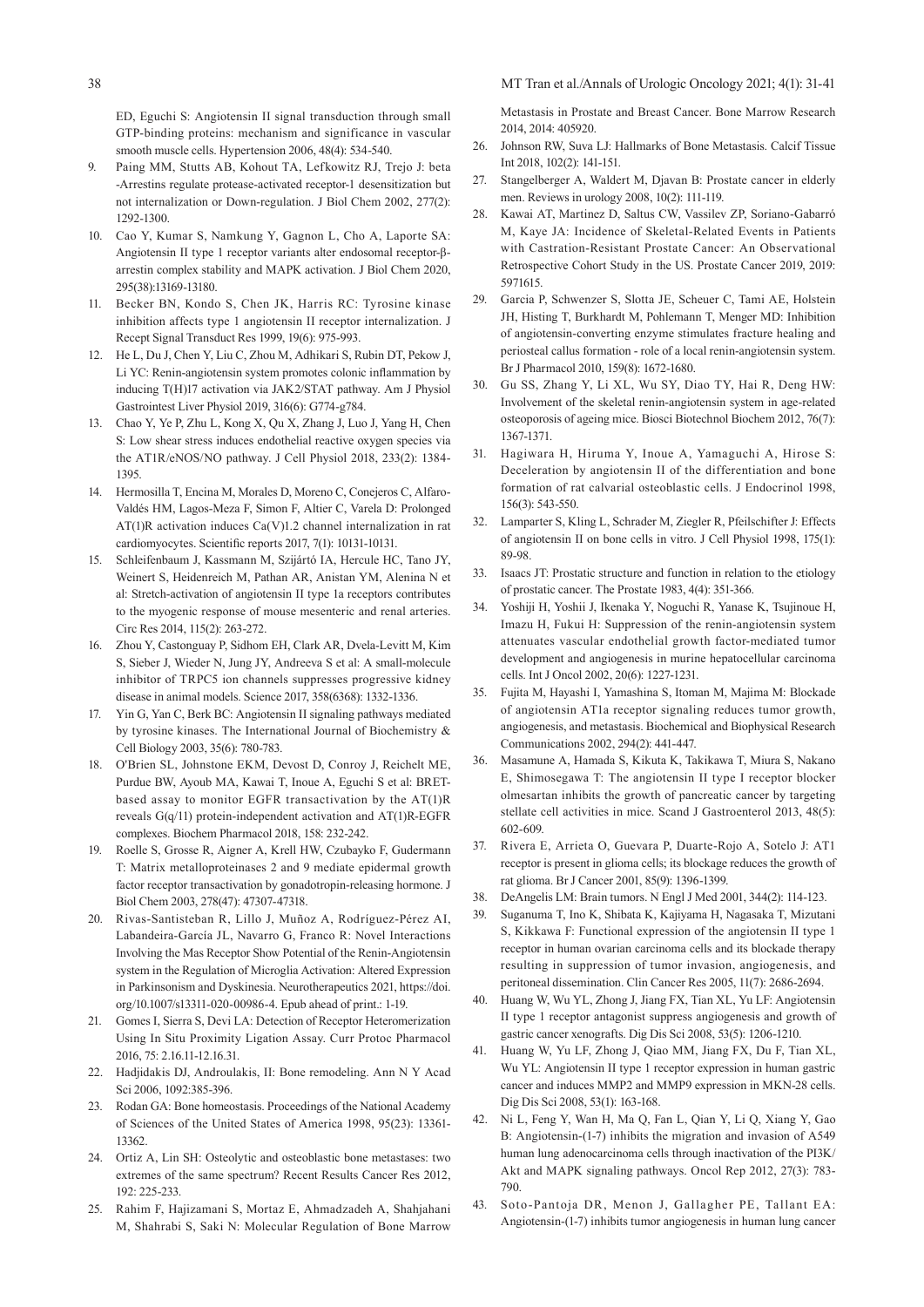MT Tran et al./Annals of Urologic Oncology 2021; 4(1): 31-41 39

xenografts with a reduction in vascular endothelial growth factor. Mol Cancer Ther 2009, 8(6): 1676-1683.

- 44. Li H, Qi Y, Li C, Braseth LN, Gao Y, Shabashvili AE, Katovich MJ, Sumners C: Angiotensin type 2 receptor-mediated apoptosis of human prostate cancer cells. Mol Cancer Ther 2009, 8(12): 3255- 3265.
- 45. Chow L, Rezmann L, Imamura K, Wang L, Catt K, Tikellis C, Louis WJ, Frauman AG, Louis SN: Functional angiotensin II type 2 receptors inhibit growth factor signaling in LNCaP and PC3 prostate cancer cell lines. Prostate 2008, 68(6): 651-660.
- 46. Fujiyama S, Matsubara H, Nozawa Y, Maruyama K, Mori Y, Tsutsumi Y, Masaki H, Uchiyama Y, Koyama Y, Nose A et al: Angiotensin AT(1) and AT(2) receptors differentially regulate angiopoietin-2 and vascular endothelial growth factor expression and angiogenesis by modulating heparin binding-epidermal growth factor (EGF)-mediated EGF receptor transactivation. Circ Res 2001, 88(1): 22-29.
- 47. Li X, Lee JW, Graves LM, Earp HS: Angiotensin II stimulates ERK via two pathways in epithelial cells: protein kinase C suppresses a G-protein coupled receptor-EGF receptor transactivation pathway. Embo j 1998, 17(9): 2574-2583.
- 48. Bedecs K, Elbaz N, Sutren M, Masson M, Susini C, Strosberg AD, Nahmias C: Angiotensin II type 2 receptors mediate inhibition of mitogen-activated protein kinase cascade and functional activation of SHP-1 tyrosine phosphatase. Biochem J 1997, 325 ( Pt 2)(Pt 2): 449-454.
- 49. Ishizuka T, Goshima H, Ozawa A, Watanabe Y: Effect of angiotensin II on proliferation and differentiation of mouse induced pluripotent stem cells into mesodermal progenitor cells. Biochem Biophys Res Commun 2012, 420(1): 148-155.
- 50. Kotha A, Sekharam M, Cilenti L, Siddiquee K, Khaled A, Zervos AS, Carter B, Turkson J, Jove R: Resveratrol inhibits Src and Stat3 signaling and induces the apoptosis of malignant cells containing activated Stat3 protein. Mol Cancer Ther 2006, 5(3): 621-629.
- 51. Lee M-H, Kundu JK, Keum Y-S, Cho Y-Y, Surh Y-J, Choi BY: Resveratrol Inhibits IL-6-Induced Transcriptional Activity of AR and STAT3 in Human Prostate Cancer LNCaP-FGC Cells. Biomolecules & therapeutics 2014, 22(5): 426-430.
- 52. Alhusban A, Al-Azayzih A, Goc A, Gao F, Fagan SC, Somanath PR: Clinically relevant doses of candesartan inhibit growth of prostate tumor xenografts in vivo through modulation of tumor angiogenesis. J Pharmacol Exp Ther 2014, 350(3): 635-645.
- 53. Piastowska-Ciesielska AW, Kozłowski M, Wagner W, Domińska K, Ochędalski T: Effect of an angiotensin II type 1 receptor blocker on caveolin-1 expression in prostate cancer cells. Arch Med Sci 2013, 9(4): 739-744.
- 54. Becker-Santos DD, Guo Y, Ghaffari M, Vickers ED, Lehman M, Altamirano-Dimas M, Oloumi A, Furukawa J, Sharma M, Wang Y et al: Integrin-linked kinase as a target for ERG-mediated invasive properties in prostate cancer models. Carcinogenesis 2012, 33(12): 2558-2567.
- 55. Farah E, Li C, Cheng L, Kong Y, Lanman NA, Pascuzzi P, Lorenz GR, Zhang Y, Ahmad N, Li L et al: NOTCH signaling is activated in and contributes to resistance in enzalutamide-resistant prostate cancer cells. J Biol Chem 2019, 294(21): 8543-8554.
- 56. Li K, Zhan X, Sun J, Wang T, Dong H, Jing F, Li D, Cao Y, Liu Y, Wang L et al: Oldhamianoside II inhibits prostate cancer progression via regulation of EMT and the Wnt/β-catenin signaling pathway. Oncol Lett 2018, 15(6): 9457-9463.
- 57. Weber MJ, Gioeli D: Ras signaling in prostate cancer progression. J Cell Biochem 2004, 91(1):13-25.
- 58. Bosetti M, Zanardi L, Hench L, Cannas M: Type I collagen production by osteoblast-like cells cultured in contact with different bioactive glasses. J Biomed Mater Res A 2003, 64(1): 189-195.
- 59. Boonrungsiman S, Gentleman E, Carzaniga R, Evans ND, McComb DW, Porter AE, Stevens MM: The role of intracellular calcium

phosphate in osteoblast-mediated bone apatite formation. Proc Natl Acad Sci U S A 2012, 109(35): 14170-14175.

- 60. Rutkovskiy A, Stensløkken K-O, Vaage IJ: Osteoblast Differentiation at a Glance. Medical science monitor basic research 2016, 22:95-106.
- 61. Soysa NS, Alles N: Osteoclast function and bone-resorbing activity: An overview. Biochem Biophys Res Commun 2016, 476(3): 115-120.
- 62. Boyle WJ, Simonet WS, Lacey DL: Osteoclast differentiation and activation. Nature 2003, 423(6937): 337-342.
- 63. Park JH, Lee NK, Lee SY: Current Understanding of RANK Signaling in Osteoclast Differentiation and Maturation. Mol Cells 2017, 40(10): 706-713.
- 64. Cawley KM, Bustamante-Gomez NC, Guha AG, MacLeod RS, Xiong J, Gubrij I, Liu Y, Mulkey R, Palmieri M, Thostenson JD et al: Local Production of Osteoprotegerin by Osteoblasts Suppresses Bone Resorption. Cell Rep 2020, 32(10): 108052.
- 65. Carbone LD, Vasan S, Prentice RL, Harshfield G, Haring B, Cauley JA, Johnson KC: The renin-angiotensin aldosterone system and osteoporosis: findings from the Women's Health Initiative. Osteoporos Int 2019, 30(10): 2039-2056.
- 66. Asaba Y, Ito M, Fumoto T, Watanabe K, Fukuhara R, Takeshita S, Nimura Y, Ishida J, Fukamizu A, Ikeda K: Activation of renin-angiotensin system induces osteoporosis independently of hypertension. J Bone Miner Res 2009, 24(2): 241-250.
- 67. Gu SS, Zhang Y, Wu SY, Diao TY, Gebru YA, Deng HW: Early molecular responses of bone to obstructive nephropathy induced by unilateral ureteral obstruction in mice. Nephrology (Carlton) 2012, 17(8): 767-773.
- 68. Diao TY, Pan H, Gu SS, Chen X, Zhang FY, Wong MS, Zhang Y: Effects of angiotensin-converting enzyme inhibitor, captopril, on bone of mice with streptozotocin-induced type 1 diabetes. J Bone Miner Metab 2014, 32(3): 261-270.
- 69. Hiruma Y, Inoue A, Hirose S, Hagiwara H: Angiotensin II stimulates the proliferation of osteoblast-rich populations of cells from rat calvariae. Biochem Biophys Res Commun 1997, 230(1): 176-178.
- 70. Shimizu H, Nakagami H, Osako MK, Hanayama R, Kunugiza Y, Kizawa T, Tomita T, Yoshikawa H, Ogihara T, Morishita R: Angiotensin II accelerates osteoporosis by activating osteoclasts. Faseb j 2008, 22(7): 2465-2475.
- 71. Nakai K, Kawato T, Morita T, Yamazaki Y, Tanaka H, Tonogi M, Oki H, Maeno M: Angiotensin II suppresses osteoblastic differentiation and mineralized nodule formation via AT1 receptor in ROS17/2.8 cells. Archives of medical science : AMS 2015, 11(3): 628-637.
- 72. Hatton R, Stimpel M, Chambers TJ: Angiotensin II is generated from angiotensin I by bone cells and stimulates osteoclastic bone resorption in vitro. J Endocrinol 1997, 152(1): 5-10.
- 73. Nakai K, Kawato T, Morita T, Yamazaki Y, Tanaka H, Tonogi M, Oki H, Maeno M: Angiotensin II suppresses osteoblastic differentiation and mineralized nodule formation via AT1 receptor in ROS17/2.8 cells. Arch Med Sci 2015, 11(3): 628-637.
- 74. Li Y, Sikes RA, Malaeb BS, Yeung F, Law A, Graham SE, Pei M, Kao C, Nelson J, Koeneman KS et al: Osteoblasts can stimulate prostate cancer growth and transcriptionally down-regulate PSA expression in cell line models. Urol Oncol 2011, 29(6): 802-808.
- 75. Gleave M, Hsieh JT, Gao CA, von Eschenbach AC, Chung LW: Acceleration of human prostate cancer growth in vivo by factors produced by prostate and bone fibroblasts. Cancer Res 1991, 51(14): 3753-3761.
- 76. Sung SY, Hsieh CL, Law A, Zhau HE, Pathak S, Multani AS, Lim S, Coleman IM, Wu LC, Figg WD et al: Coevolution of prostate cancer and bone stroma in three-dimensional coculture: implications for cancer growth and metastasis. Cancer Res 2008, 68(23): 9996-10003.
- 77. Lee YC, Cheng CJ, Bilen MA, Lu JF, Satcher RL, Yu-Lee LY, Gallick GE, Maity SN, Lin SH: BMP4 promotes prostate tumor growth in bone through osteogenesis. Cancer Res 2011, 71(15): 5194- 5203.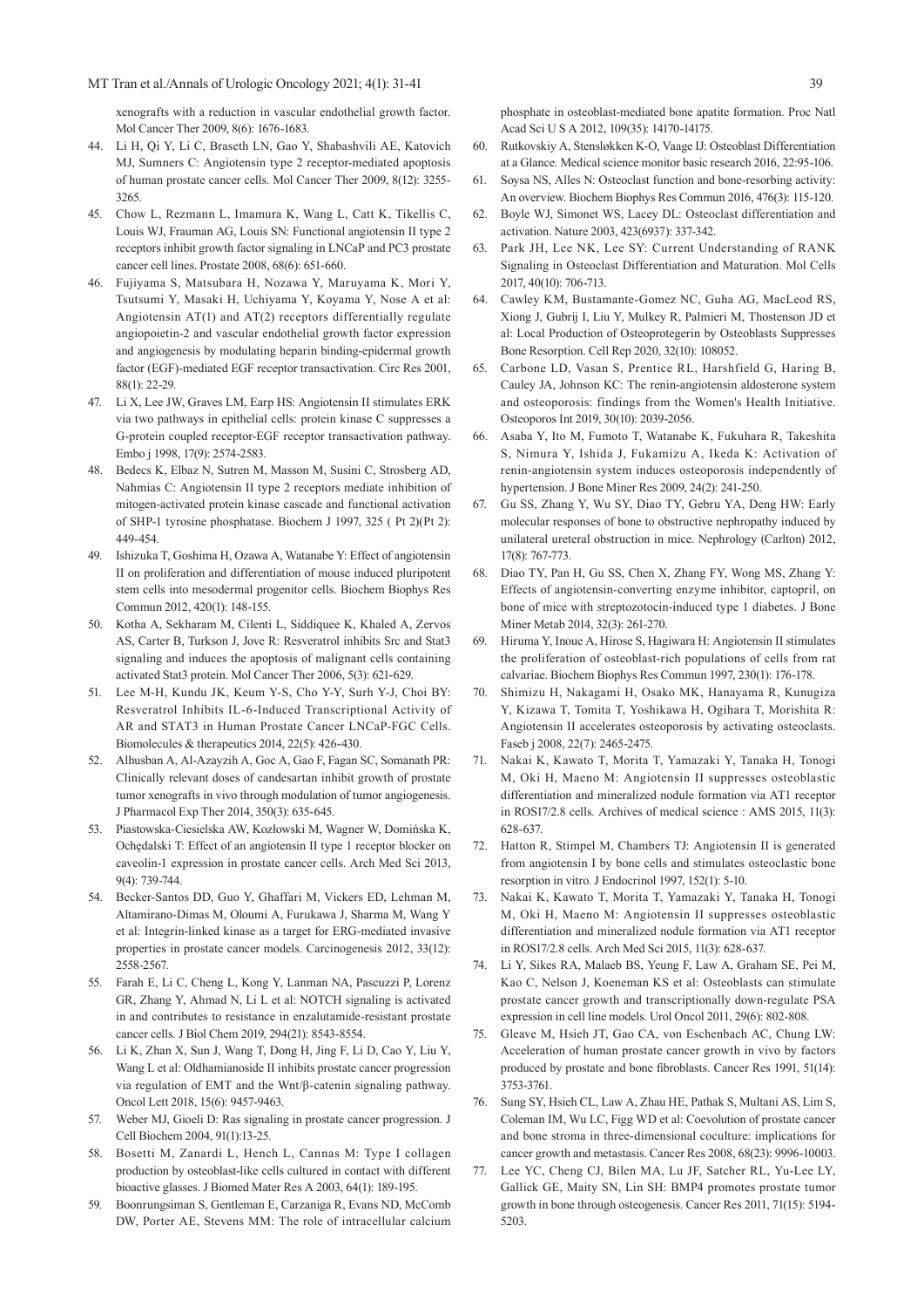40 MT Tran et al./Annals of Urologic Oncology 2021; 4(1): 31-41

- 78. Özdemir BC, Hensel J, Secondini C, Wetterwald A, Schwaninger R, Fleischmann A, Raffelsberger W, Poch O, Delorenzi M, Temanni R et al: The molecular signature of the stroma response in prostate cancer-induced osteoblastic bone metastasis highlights expansion of hematopoietic and prostate epithelial stem cell niches. PLoS One 2014, 9(12): e114530.
- 79. Schneider A, Kalikin LM, Mattos AC, Keller ET, Allen MJ, Pienta KJ, McCauley LK: Bone turnover mediates preferential localization of prostate cancer in the skeleton. Endocrinology 2005, 146(4): 1727- 1736.
- 80. Thudi NK, Martin CK, Murahari S, Shu ST, Lanigan LG, Werbeck JL, Keller ET, McCauley LK, Pinzone JJ, Rosol TJ: Dickkopf-1 (DKK-1) stimulated prostate cancer growth and metastasis and inhibited bone formation in osteoblastic bone metastases. Prostate 2011, 71(6): 615-625.
- 81. Franceschi RT, Xiao G, Jiang D, Gopalakrishnan R, Yang S, Reith E: Multiple signaling pathways converge on the Cbfa1/Runx2 transcription factor to regulate osteoblast differentiation. Connect Tissue Res 2003, 44 Suppl 1(Suppl 1): 109-116.
- 82. Kubalak SW, Webb JG: Angiotensin II enhancement of hormonestimulated cAMP formation in cultured vascular smooth muscle cells. Am J Physiol 1993, 264(1 Pt 2): H86-96.
- 83. Guan XX, Zhou Y, Li JY: Reciprocal roles of angiotensin II and Angiotensin II Receptors Blockade (ARB) in regulating Cbfa1/ RANKL via cAMP signaling pathway: possible mechanism for hypertension-related osteoporosis and antagonistic effect of ARB on hypertension-related osteoporosis. Int J Mol Sci 2011, 12(7): 4206- 4213.
- 84. Dvorak-Ewell MM, Chen TH, Liang N, Garvey C, Liu B, Tu C, Chang W, Bikle DD, Shoback DM: Osteoblast extracellular Ca2+ -sensing receptor regulates bone development, mineralization, and turnover. J Bone Miner Res 2011, 26(12): 2935-2947.
- 85. Yoshida N, Sato T, Kobayashi K, Okada Y: High extracellular Ca2+ and Ca2+-sensing receptor agonists activate nonselective cation conductance in freshly isolated rat osteoclasts. Bone 1998, 22(5): 495-501.
- 86. Feng J, Xu X, Li B, Brown E, Farris AB, Sun S-Y, Yang JJ: Prostate cancer metastatic to bone has higher expression of the calciumsensing receptor (CaSR) than primary prostate cancer. Receptors & clinical investigation 2014, 1(6): e270.
- 87. Sanders JL, Chattopadhyay N, Kifor O, Yamaguchi T, Brown EM: Ca(2+)-sensing receptor expression and PTHrP secretion in PC-3 human prostate cancer cells. Am J Physiol Endocrinol Metab 2001, 281(6): E1267-1274.
- 88. Mishra S, Tang Y, Wang L, deGraffenried L, Yeh IT, Werner S, Troyer D, Copland JA, Sun L-Z: Blockade of transforming growth factor-beta (TGFβ) signaling inhibits osteoblastic tumorigenesis by a novel human prostate cancer cell line. The Prostate 2011, 71(13): 1441-1454.
- 89. Yin JJ, Selander K, Chirgwin JM, Dallas M, Grubbs BG, Wieser R, Massagué J, Mundy GR, Guise TA: TGF-beta signaling blockade inhibits PTHrP secretion by breast cancer cells and bone metastases development. J Clin Invest 1999, 103(2): 197-206.
- 90. Santagata S, Ieranò C, Trotta AM, Capiluongo A, Auletta F, Guardascione G, Scala S: CXCR4 and CXCR7 Signaling Pathways: A Focus on the Cross-Talk Between Cancer Cells and Tumor Microenvironment. Front Oncol 2021, 11: 591386.
- 91. Santagata S, Demichelis F, Riva A, Varambally S, Hofer MD, Kutok JL, Kim R, Tang J, Montie JE, Chinnaiyan AM et al: JAGGED1 expression is associated with prostate cancer metastasis and recurrence. Cancer Res 2004, 64(19): 6854-6857.
- 92. Pajcini KV, Speck NA, Pear WS: Notch signaling in mammalian hematopoietic stem cells. Leukemia 2011, 25(10): 1525-1532.
- 93. Tran MT: Overview of Ca2+ signaling in lung cancer progression and metastatic lung cancer with bone metastasis. Exploration of Targeted Anti-tumor Therapy 2021, https://doi.org/10.37349/

etat.2021.00045. Epub ahead of print.

- 94. Wu JY, Purton LE, Rodda SJ, Chen M, Weinstein LS, McMahon AP, Scadden DT, Kronenberg HM: Osteoblastic regulation of B lymphopoiesis is mediated by Gs{alpha}-dependent signaling pathways. Proc Natl Acad Sci U S A 2008, 105(44): 16976-16981.
- 95. Ono T, Hayashi M, Sasaki F, Nakashima T: RANKL biology: bone metabolism, the immune system, and beyond. Inflamm Regen 2020,  $40 \cdot 2$
- 96. Penno H, Nilsson O, Brändström H, Winqvist O, Ljunggren O: Expression of RANK-ligand in prostate cancer cell lines. Scand J Clin Lab Invest 2009, 69(1): 151-155.
- 97. Udagawa N, Takahashi N, Jimi E, Matsuzaki K, Tsurukai T, Itoh K, Nakagawa N, Yasuda H, Goto M, Tsuda E et al: Osteoblasts/ stromal cells stimulate osteoclast activation through expression of osteoclast differentiation factor/RANKL but not macrophage colony-stimulating factor: receptor activator of NF-kappa B ligand. Bone 1999, 25(5): 517-523.
- 98. Danks L, Komatsu N, Guerrini MM, Sawa S, Armaka M, Kollias G, Nakashima T, Takayanagi H: RANKL expressed on synovial fibroblasts is primarily responsible for bone erosions during joint inflammation. Ann Rheum Dis 2016, 75(6): 1187-1195.
- 99. Sato K, Suematsu A, Okamoto K, Yamaguchi A, Morishita Y, Kadono Y, Tanaka S, Kodama T, Akira S, Iwakura Y et al: Th17 functions as an osteoclastogenic helper T cell subset that links T cell activation and bone destruction. J Exp Med 2006, 203(12): 2673- 2682.
- 100. Chen G, Sircar K, Aprikian A, Potti A, Goltzman D, Rabbani SA: Expression of RANKL/RANK/OPG in primary and metastatic human prostate cancer as markers of disease stage and functional regulation. Cancer 2006, 107(2): 289-298.
- 101. Ono T, Hayashi M, Sasaki F, Nakashima T: RANKL biology: bone metabolism, the immune system, and beyond. Inflammation and Regeneration 2020, 40(1): 2.
- 102. Ikebuchi Y, Aoki S, Honma M, Hayashi M, Sugamori Y, Khan M, Kariya Y, Kato G, Tabata Y, Penninger JM et al: Coupling of bone resorption and formation by RANKL reverse signalling. Nature 2018, 561(7722): 195-200.
- 103. Kohara H, Kitaura H, Fujimura Y, Yoshimatsu M, Morita Y, Eguchi T, Masuyama R, Yoshida N: IFN-γ directly inhibits TNF-α-induced osteoclastogenesis in vitro and in vivo and induces apoptosis mediated by Fas/Fas ligand interactions. Immunol Lett 2011, 137(1- 2): 53-61.
- 104. Gao Y, Grassi F, Ryan MR, Terauchi M, Page K, Yang X, Weitzmann MN, Pacifici R: IFN-gamma stimulates osteoclast formation and bone loss in vivo via antigen-driven T cell activation. J Clin Invest 2007, 117(1): 122-132.
- 105. Sercan Alp Ö, Durlanik S, Schulz D, McGrath M, Grün JR, Bardua M, Ikuta K, Sgouroudis E, Riedel R, Zehentmeier S et al: Memory CD8(+) T cells colocalize with IL-7(+) stromal cells in bone marrow and rest in terms of proliferation and transcription. European journal of immunology 2015, 45(4): 975-987.
- 106. Seol MA, Kim JH, Oh K, Kim G, Seo MW, Shin YK, Sim JH, Shin HM, Seo BY, Lee DS et al: Interleukin-7 Contributes to the Invasiveness of Prostate Cancer Cells by Promoting Epithelial-Mesenchymal Transition. Sci Rep 2019, 9(1): 6917.
- 107. Weitzmann MN, Roggia C, Toraldo G, Weitzmann L, Pacifici R: Increased production of IL-7 uncouples bone formation from bone resorption during estrogen deficiency. J Clin Invest 2002, 110(11): 1643-1650.
- 108. Weitzmann MN, Cenci S, Rifas L, Brown C, Pacifici R: Interleukin-7 stimulates osteoclast formation by up-regulating the T-cell production of soluble osteoclastogenic cytokines. Blood 2000, 96(5): 1873-1878.
- 109. Buchwald ZS, Kiesel JR, Yang C, DiPaolo R, Novack DV, Aurora R: Osteoclast-induced Foxp3+ CD8 T-cells limit bone loss in mice. Bone 2013, 56(1): 163-173.